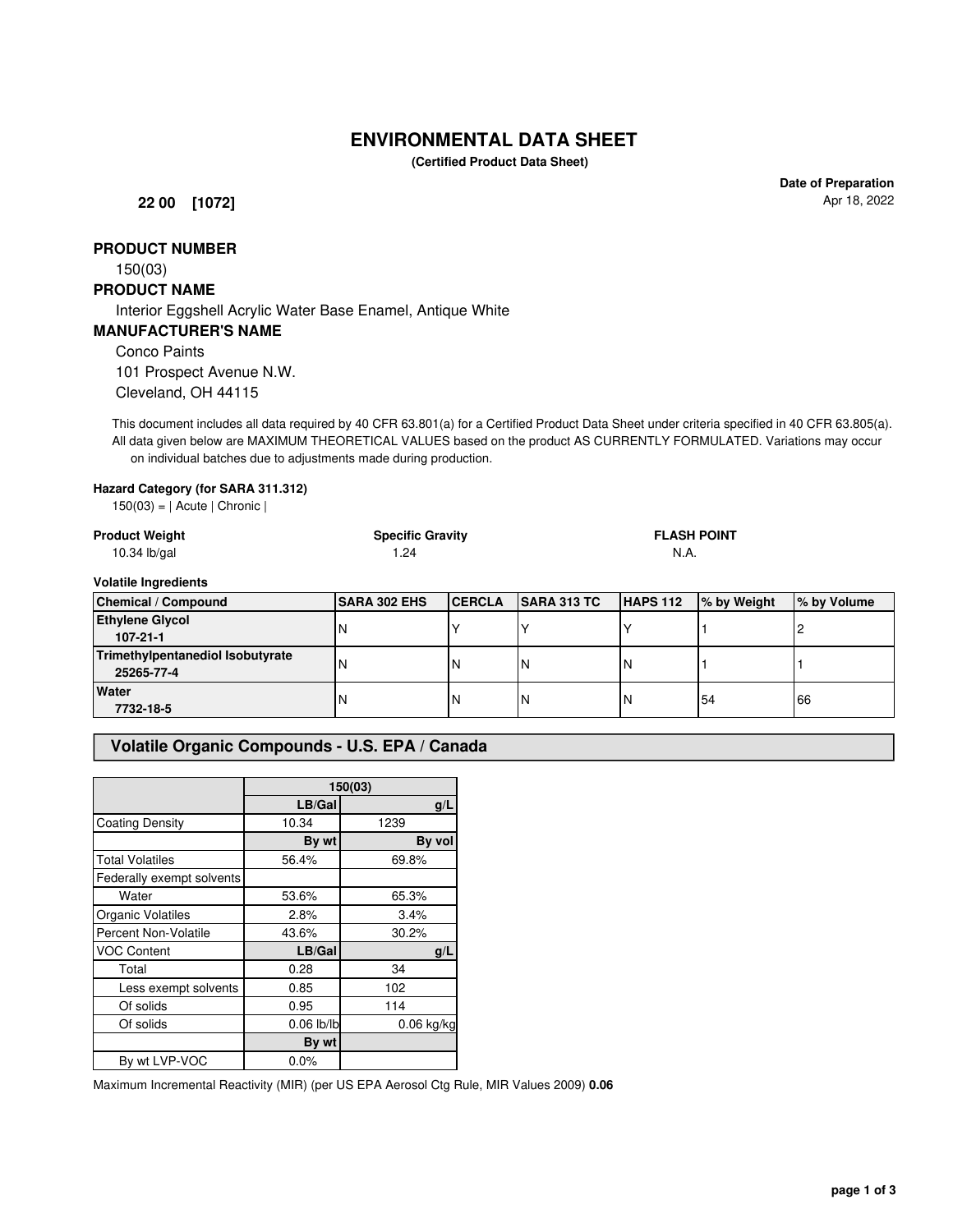## **Volatile Organic Compounds - California**

|                          | 150(03)      |              |  |
|--------------------------|--------------|--------------|--|
|                          | LB/Gal       | g/L          |  |
| <b>Coating Density</b>   | 10.34        | 1239         |  |
|                          | By wt        | By vol       |  |
| <b>Total Volatiles</b>   | 56.4%        | 69.8%        |  |
| Exempt solvents          |              |              |  |
| Water                    | 53.6%        | 65.3%        |  |
| <b>Organic Volatiles</b> | 2.8%         | 3.4%         |  |
| Percent Non-Volatile     | 43.6%        | 30.2%        |  |
| <b>VOC Content</b>       | LB/Gal       | g/L          |  |
| Total                    | 0.28         | 34           |  |
| Less exempt solvents     | 0.85         | 102          |  |
| Of solids                | 0.95         | 114          |  |
| Of solids                | $0.06$ lb/lb | $0.06$ kg/kg |  |
|                          | By wt        |              |  |
| By wt LVP-VOC            | $0.0\%$      |              |  |

Maximum Incremental Reactivity (MIR) (per California Air Resources Board Aerosol Products Regulation, MIR Values 2010) **0.05**

#### **Volatile Organic Compounds - South Coast Air Quality Management District, California, US**

|                        | 150(03)      |              |  |
|------------------------|--------------|--------------|--|
|                        | LB/Gal       | q/L          |  |
| <b>Coating Density</b> | 10.34        | 1239         |  |
|                        | By wt        | By vol       |  |
| <b>Total Volatiles</b> | 56.4%        | 69.8%        |  |
| Exempt solvents        |              |              |  |
| Water                  | 53.6%        | 65.3%        |  |
| Organic Volatiles      | 2.8%         | 3.4%         |  |
| Percent Non-Volatile   | 43.6%        | 30.2%        |  |
| <b>VOC Content</b>     | LB/Gal       | g/L          |  |
| Total                  | 0.28         | 34           |  |
| Less exempt solvents   | 0.85         | 102          |  |
| Of solids              | 0.95         | 114          |  |
| Of solids              | $0.06$ lb/lb | $0.06$ kg/kg |  |

#### **Volatile Organic Compounds - EU Directive 2004/42/EC**

|                    | 150(03) |        |  |
|--------------------|---------|--------|--|
|                    | By wt   | By vol |  |
| Total Volatiles    | 55.3%   | 68.3%  |  |
| <b>VOC Content</b> | LB/Gal  | q/     |  |
| Total              | 0.16    | 20     |  |

### **Volatile Organic Compounds - EU Directive 2010/75/EU**

|                        | 150(03) |        |  |
|------------------------|---------|--------|--|
|                        | By wt   | By vol |  |
| <b>Total Volatiles</b> | 55.0%   | 67.9%  |  |
| <b>VOC Content</b>     | LB/Gal  | g/l    |  |
| Total                  | 0.13    | 16     |  |